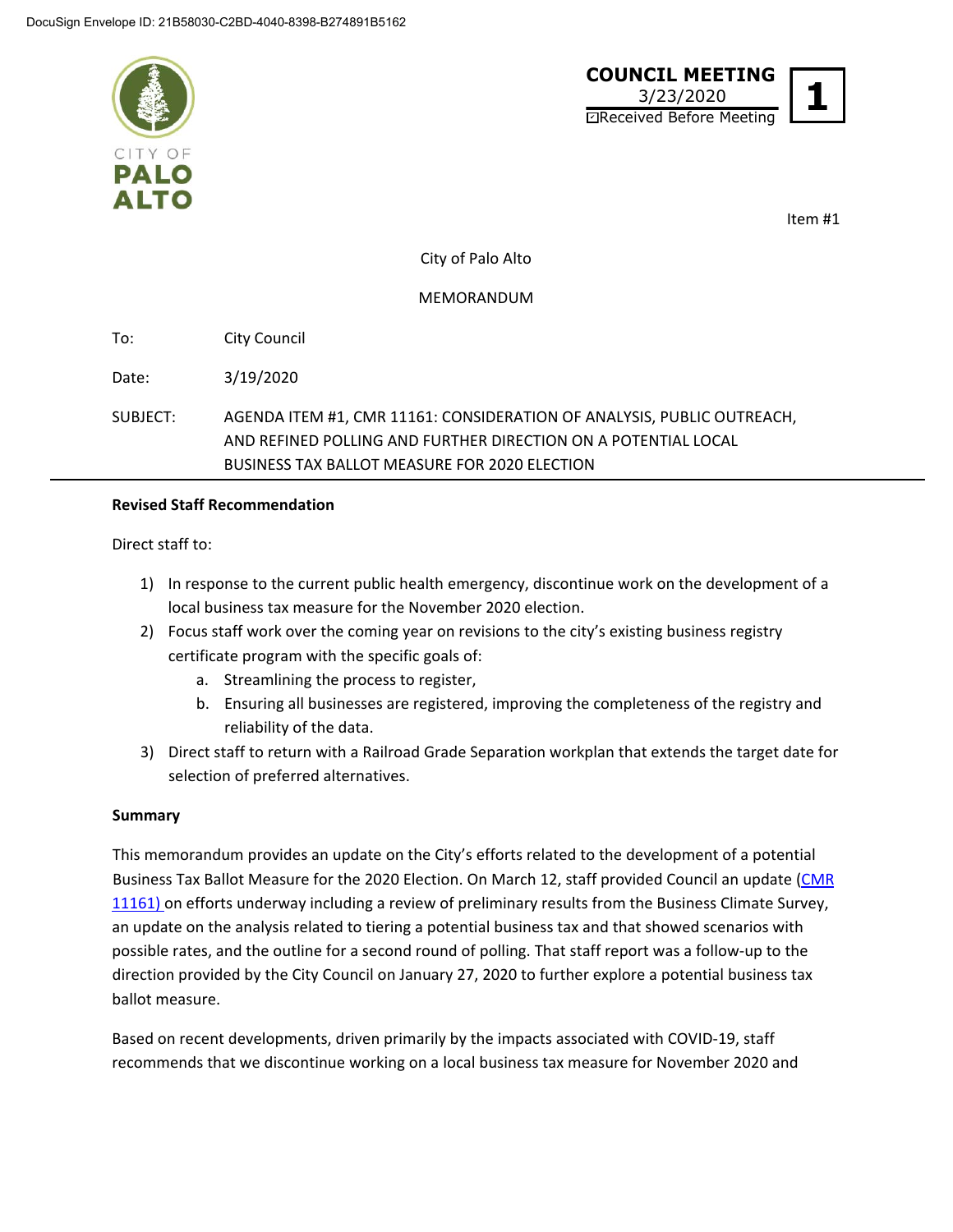reconsider the workplan for the November 2022 election. This recommendation is prompted by several factors including:

- The economic landscape has shifted significantly, with COVID 19 significantly impacting businesses.
- ‐ With the Santa Clara County Public Health order to shelter in place, staff's ability to complete outreach, engagement, and education related to a ballot measure will be severely hampered. Polling at this time would likely not produce useful results.
- ‐ Other parallel efforts, such as the grade separation community conversations taking place and the evaluation and recommendation of grade separation options through the Expanded Community Advisory Panel (XCAP), will also be impacted by the public health emergency situation. While not directly linked, the City Council previously issued direction that this tax focus on transportation needs, and deferral of the selection makes this need less clear.

In the interim, staff is seeking approval to refocus work on refining the business registry program to enhance its use as a comprehensive and authoritative source of information about the City's businesses. The intent of this would be to maintain the current rate (\$50 per business, plus \$4 for the state‐wide Certified Access Specialist (CASP) fee unless they meet an exemption) but facilitate the collection of better information about the corporate population in the City and the key demographics such as size (employees) and nature of businesses in town.

## **Discussion**

The economic landscape has rapidly shifted since the issuance of the March 12 City Council meeting staff report (CMR [11161\).](https://www.cityofpaloalto.org/civicax/filebank/blobdload.aspx?BlobID=75761) The economic impacts are not limited to a single segment of Palo Alto's complex and interrelated economy. Small businesses such as restaurants and cafes have closed or are seeing precipitous declines in patronage while large companies face heightened uncertainty. In addition, Santa Clara County's Shelter in Place Public Health Order makes it more difficult to solicit meaningful engagement and feedback with stakeholders, including both residents and businesses.

It is unclear how long the economic, community, and social impacts of this public health emergency will persist. However, any delay in conversations about a potential business tax ballot measure would have a clear impact on City's ability to pursue a ballot measure in November 2020. As previously discussed by the City Council, to meet statutory deadlines a measure would essentially need to be fully defined in June.

If City Council chooses to delay a potential business tax ballot measure, staff recommends that work continue with a focus on the City's business registry. This will aid in future conversations about a potential business tax ballot measure through refined information regarding the economic climate in the City of Palo Alto. One of the most significant areas staff wrestled with was a lack of comprehensive, authoritative, and accurate data to use in the assessment of various business tax scenarios. Using this time to streamline the process and reduce the administrative burden for completing the application will help establish a more comprehensive data baseline. It is anticipated that a streamlined business registry process with fewer required fields will increase the number of participants and contribute to a more